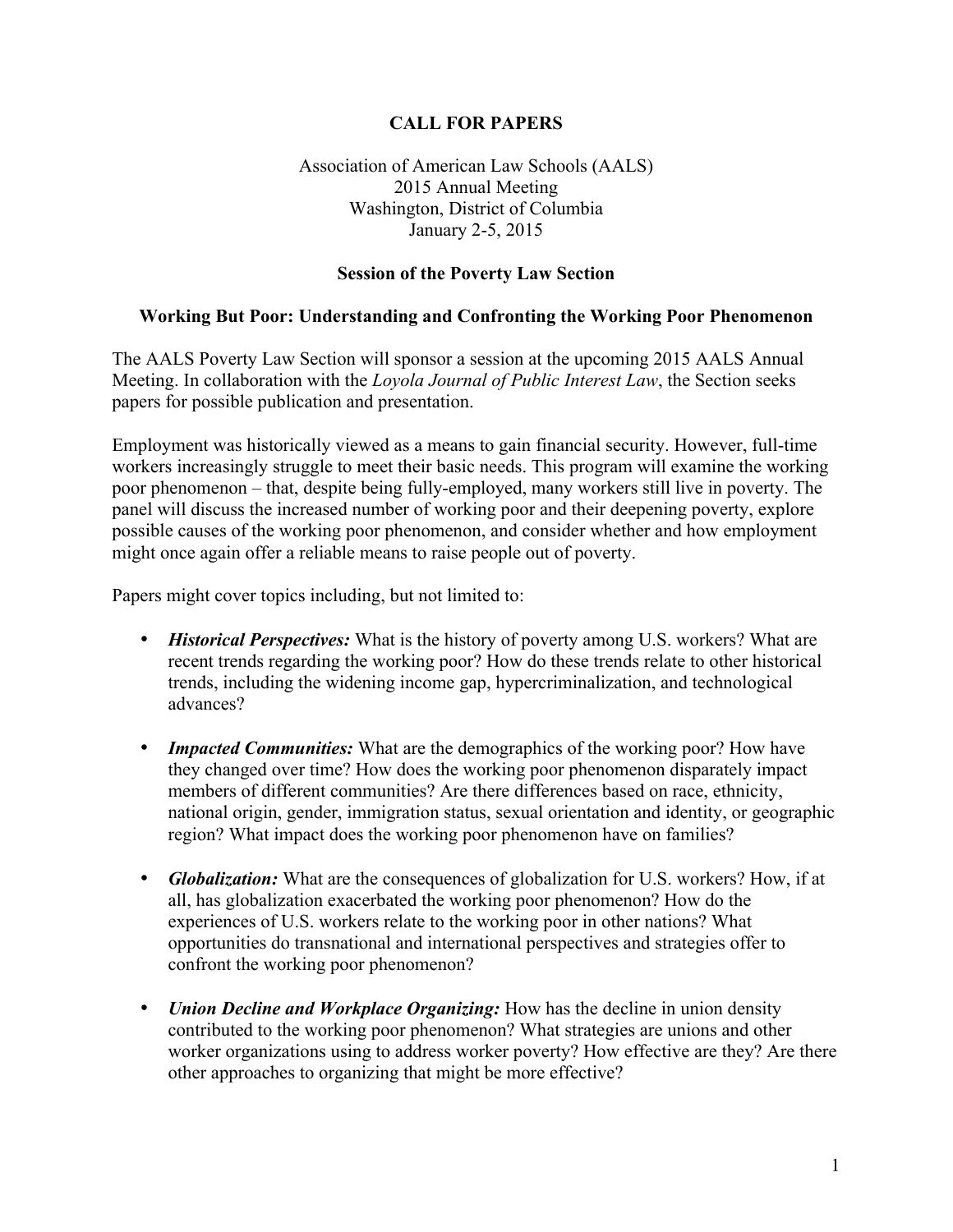- *Workplace Abuses:* What is the relationship between the working poor phenomenon and workplace abuses, such as discrimination and wage theft? What about other violations of workplace rights? How, if at all, does the misclassification of employees as independent contractors impact worker poverty?
- *Legislative Causes and Solutions***:** Which government policies have contributed to the working poor phenomenon? Which have alleviated or minimized worker poverty? How effective are minimum wage and overtime laws at alleviating poverty? Living wage ordinances? How do these laws relate to areas more traditionally viewed as poverty law? What are the relative strengths and limitations of federal policies as compared to state and local policies?
- *Workplaces Transformed:* Can work and workplaces be transformed to reduce worker poverty? How? What possibilities do worker-owned cooperatives and democraticallycontrolled workplaces offer?
- *Other Strategies:* Can employment still offer a reliable means to address poverty? Should workers, activists, academics, and policy-makers focus on employment as a means to eradicate poverty? What might concerned employers do to address the working poor phenomenon? What other strategies can and should be employed?
- *Roles for Scholars, Lawyers, Law Schools and Students:* What can legal scholars, lawyers, law schools, legal clinics, and students do to reduce worker poverty? What unique opportunities do these roles offer? What responsibility, if any, do we have?

The *Loyola Journal of Public Interest Law* will publish a minimum of one paper. The selected author(s) must agree not to publish their work in another journal. Only one of the papers selected for publication will be presented at the annual meeting in Washington, D.C.

*Submission Information:* Papers should be submitted by email attachment to Annie Smith at abs006@uark.edu. As the Planning Committee will use a blind review process, a cover letter with the author's name and contact information should accompany the paper. The paper itself, including the title page and footnotes must not contain any references identifying the author or the author's school. The submitting author is responsible for taking any steps necessary to redact self-identifying text or footnotes. Near complete papers should be submitted by August 8, 2014. The author(s) of the paper(s) chosen for presentation and/or publication will be notified by September 26, 2014. Completed papers are due by December 15, 2014 with minor revisions in light of conference comments to be completed by February 1, 2015.

*Final Paper Length and Format***:** Papers should be roughly 8,000 words or less (approximately 20 printed pages). The *Journal* prefers papers to be submitted in Word format, but will accept papers utilizing other programs. Papers should be submitted with the text double-spaced, preferably in 12-point typeface, with footnotes rather than endnotes. Citations and article style should conform to the  $19<sup>th</sup>$  edition of the Bluebook.